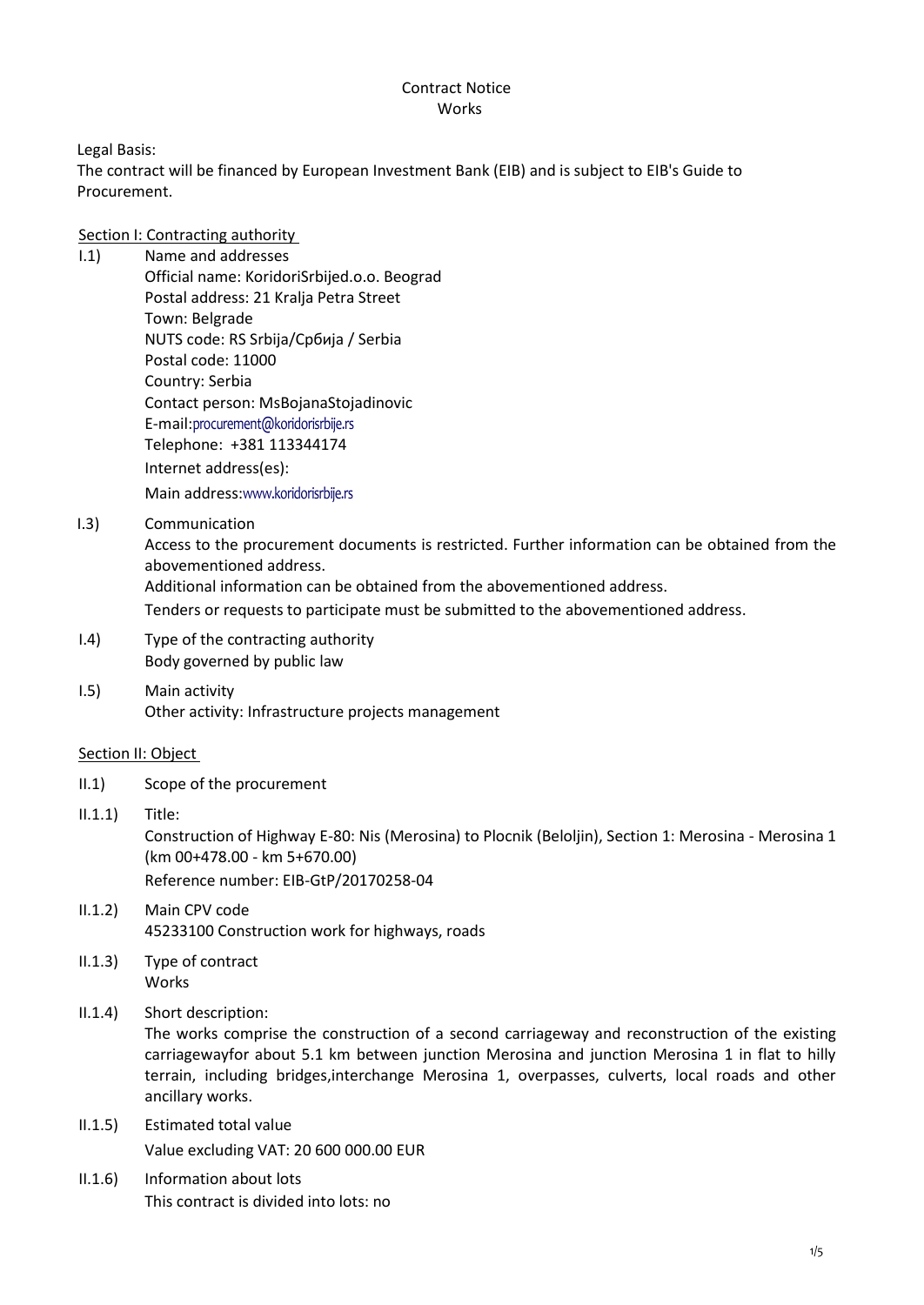- II.2) Description
- II.2.3) Place of performance NUTS code: RS Srbija/Сpбија/Serbia Main site or place of performance: Republic of Serbia, Nis, Merosina
- II.2.4) Description of the procurement:

Procurement will be an open procedure (without prequalification), single-stage, two envelope system. TheTender shall comprise two envelopes submitted simultaneously, one called the Technical Tender and the other the Price Tender, both envelopes enclosed together in an outer single envelope. The Technical Tenders shall be opened promptly after the deadline for submission of tenders. The Price Tenders shall remain unopened and will be held in custody of the Employer until the specified time of their opening pursuant to the procurement documents, ITP 23.2. An affirmative determination of the Tenderer's Technical Tender pursuant to the procurement documents ITP 24-34 shall be a prerequisite for the Tenderer to be invited to the opening of the Price Tenders. The Employer shall award the Contract to the Tenderer whose Tender has been determined to be the lowest price of the compliant and technically responsive tender provided further that the Tenderer is determined to be qualified to perform the Contract satisfactorily.

Tender documents will be issued electronically upon request, free of charge.

Tender Documents will be issued only to tenderers who directly contact the Employer (send request at emai[lprocurement@koridorisrbije.rs\)](mailto:procurement@koridorisrbije.rs).

All clarifications (issued in accordance with ITP 8.1) and all amendments or addenda (issued in accordance with ITP 9) will be issued on the Employer's website and will be sent via email only to tenderers who obtained TDs directly from the Employer.

The contract will be financed with the proceeds of loans from the European Investment Bank (EIB) and the European Bank for Reconstruction and Development (EBRD) ("the Banks") and a grant from the Western Balkans Investment Framework (WBIF).

The Banks shall not provide or otherwise make funds available, directly or indirectly, to or for the benefit of an individual or entity that is subject to financial sanctions imposed by the EU, either autonomously or pursuant to the financial sanctions decided by the United Nations Security Council on the basis of Article 41 of the UN Charter and EU sanctions giving effect to UN Security Council resolutions that impose sanctions.

Firms originating from all countries of the world are eligible to tender. However, tenderers shall not be in conflicts of interest or have been declared ineligible by the Banks.

The applicable procurement rules are the EIB's Guide to Procurement (GtP) which can be downloaded at:<http://www.eib.org/en/infocentre/publications/all/guide-to-procurement.htm>

The remedy mechanism is in line with clause 1.8.1 of the GtP. The Appeal Procedure is included in the Tender documents.

All tenders must be accompanied by a tender security of EUR 400,000 or its equivalent in a freely convertible currency. Tender security must be valid twenty-eight (28) days beyond the tender validity.

- II.2.5) Award criteria Criteria below Price
- II.2.6) Estimated value
- II.2.7) Duration of the contract, framework agreement or dynamic purchasing system Duration in months: 18 This contract is subject to renewal: no
- II.2.10) Information about variants Variants will be accepted: no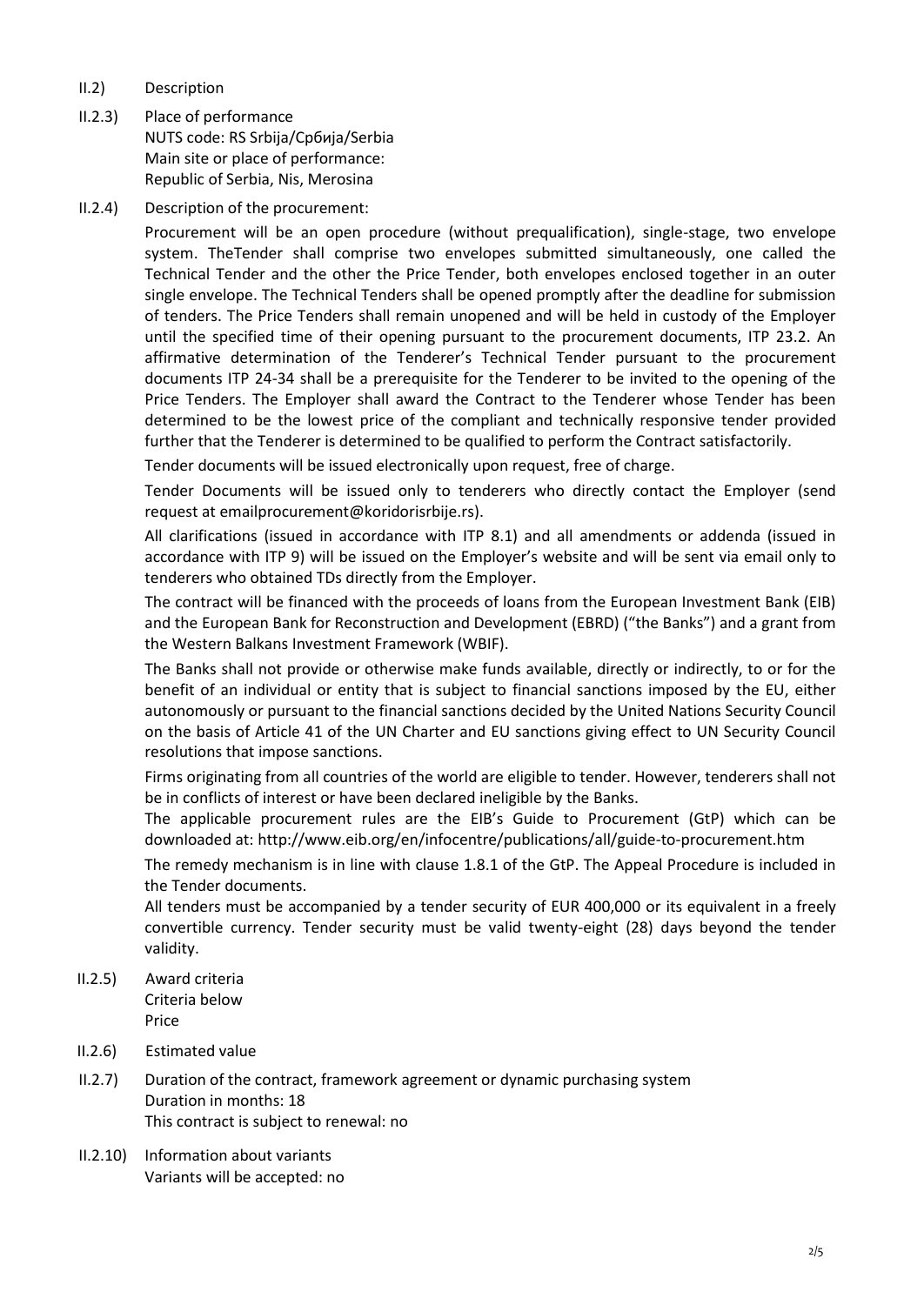- II.2.11) Information about options Options: no
- II.2.13) Information about European Union funds The procurement is related to a project and/or programme financed by European Union funds: yes Identification of the project: Western Balkan Investment Framework
- II.2.14) Additional information

Section III: Legal, economic, financial and technical information

- III.1) Conditions for participation
- III.1.1) Suitability to pursue the professional activity, including requirements relating to enrolment onprofessional or trade registers

List and brief description of conditions:

Prior to contract signing the Contractor (Sole contractor or Joint Venture) shall be:

(1) required to have company licenses for performance of each type of works, as defined in the Republic of Serbia Law on Planning and Construction and its bylaws. The required Company's licenses have to be possessed by the sole contractor or by the Joint Venture members jointly. The possession of the required Company's licenses by a sub-contractor cannot be considered as fulfilment of this requirement. A tenderer (Sole tenderer or Joint Venture) is not required to have above licenses as condition to participate in the tender process.

(2) an entity established under the Governing Law, or if the Contractor is not an entity established underthe Governing Law the Contractor shall establish a branch office in the Republic of Serbia. A tenderer (Sole tenderer or Leader of Joint Venture) is not required to have a branch office in the Republic of Serbia as condition to participate in the tender process. Joint Venture members will have joint and several liability towards the Employer concerning participation in the tender procedure and any contract awarded as a result of it.

III.1.2) Economic and financial standing

List and brief description of selection criteria:

Average Annual Turnover: 27,000,000 EUR equivalent calculated as total certified payments received for contracts in progress or completed, within the last 5 (five) years (2015 to 2019 inclusive).

Financial Resources: the estimated cash-flow requirements for four (4) months is 4,600,000 EUR equivalent.

Note: The full requirements for Financial Situation are expressed in the procurement documents and those shall prevail.

III.1.3) Technical and professional ability

List and brief description of selection criteria:

Experience: The information for experience shall be provided for the period of 2016 to 2020 (inclusive).

- 1. General experience: Experience as a contractor (in any role), in the execution of at least two (2) contracts, each with a value of works, implemented by the Tenderer, at least 4,000,000 EUR equivalent, that have been successfully and substantially completed\* and that are similar to the proposed contract.
- 2. Management Experience: Experience as a main contractor (sole contractor or the lead partner in JVCA withat least thirty (30) percent stake in the contract) in the execution at least one (1) contract with a value of at least 14,400,000 EUR equivalent that have been successfully and substantially completed and that is similar to the proposed contract.
- 3. Specific Experience: Experience in execution of the following specific activities and works as averagequantities over the last 5 years\*\*: a) Earth works: 650,000m3/year; b) Concrete works: 8,000 m3/year; c) Asphalt works: 750,000 t/year.
- \*\* average quantities over the last 5 years (2016, 2017; 2018; 2019 and 2020) means sum of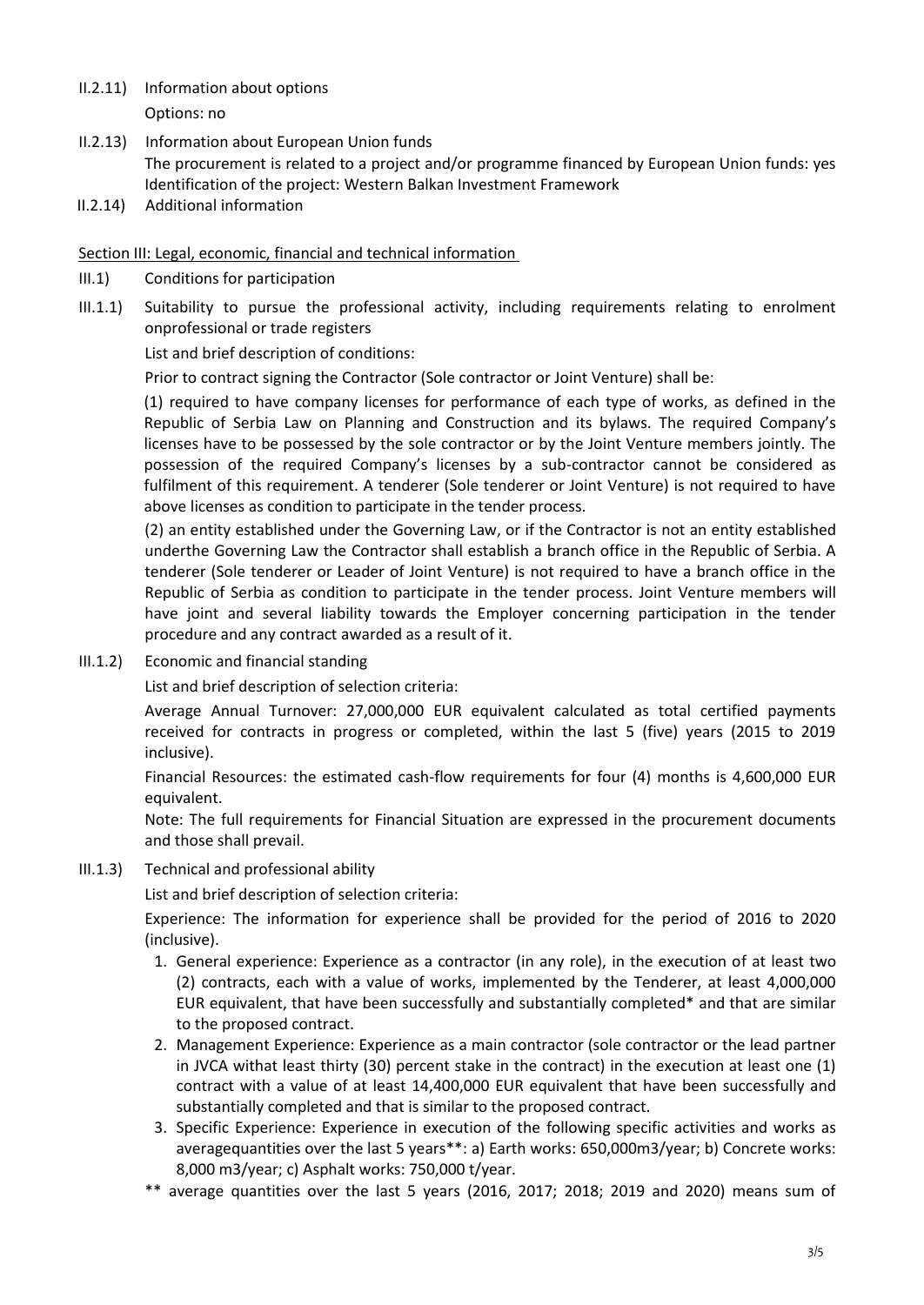earth/concrete/ asphalt/ works in each of last five (5) years divided with five (5) \* Successfully and substantially completed contract means completed contracts and also those in progress but which are at least 95% completed works.

Note: The full requirements of the past technical experience are expressed in the procurement documents and those shall prevail.

- III.2) Conditions related to the contract
- III.2.2) Contract performance conditions: The Contractor shall comply with conditions stated in the Environmental and Social Covenant Letter included in the procurement documents. The Contractor shall also abide by the social, environmental and safety obligations as stated in the procurement documents.
- III.2.3) Information about staff responsible for the performance of the contract Obligation to indicate the names and professional qualifications of the staff assigned to performing the contract

#### Section IV: Procedure

- IV.1) Description
- IV.1.1) Type of procedure
	- Open procedure
- IV.1.3) Information about a framework agreement or a dynamic purchasing system
- IV.1.8) Information about the Government Procurement Agreement (GPA) The procurement is covered by the Government Procurement Agreement: no
- IV.2) Administrative information
- IV.2.1) Previous publication concerning this procedure Notice number in the OJ S: [2020/S 032-074117](http://ted.europa.eu/udl?uri=TED:NOTICE:74117-2020:TEXT:EN:HTML)
- IV.2.2) Time limit for receipt of tenders or requests to participate Date: 25/05/2021 Local time: 12:00
- IV.2.3) Estimated date of dispatch of invitations to tender or to participate to selected candidates
- IV.2.4) Languages in which tenders or requests to participate may be submitted: English
- IV.2.6) Minimum time frame during which the tenderer must maintain the tender Duration in months: 4 (from the date stated for receipt of tender)
- IV.2.7) Conditions for opening of tenders Date: 25/05/2021 Local time: 12:00 Place: KoridoriSrbijed.o.o, Conference room, 1st floor
	- 21 Kralja Petra Street, 11000 Belgrade Republic of Serbia

#### Section VI: Complementary information

- VI.1) Information about recurrence This is a recurrent procurement: no
- VI.3) Additional information: Subject to contemporary COVID-19 restrictions, a Pre-tender meeting and a Site Visit will be

organised as follows: Date: 22/04/2021

Time: 12.00 local time (GMT+1)